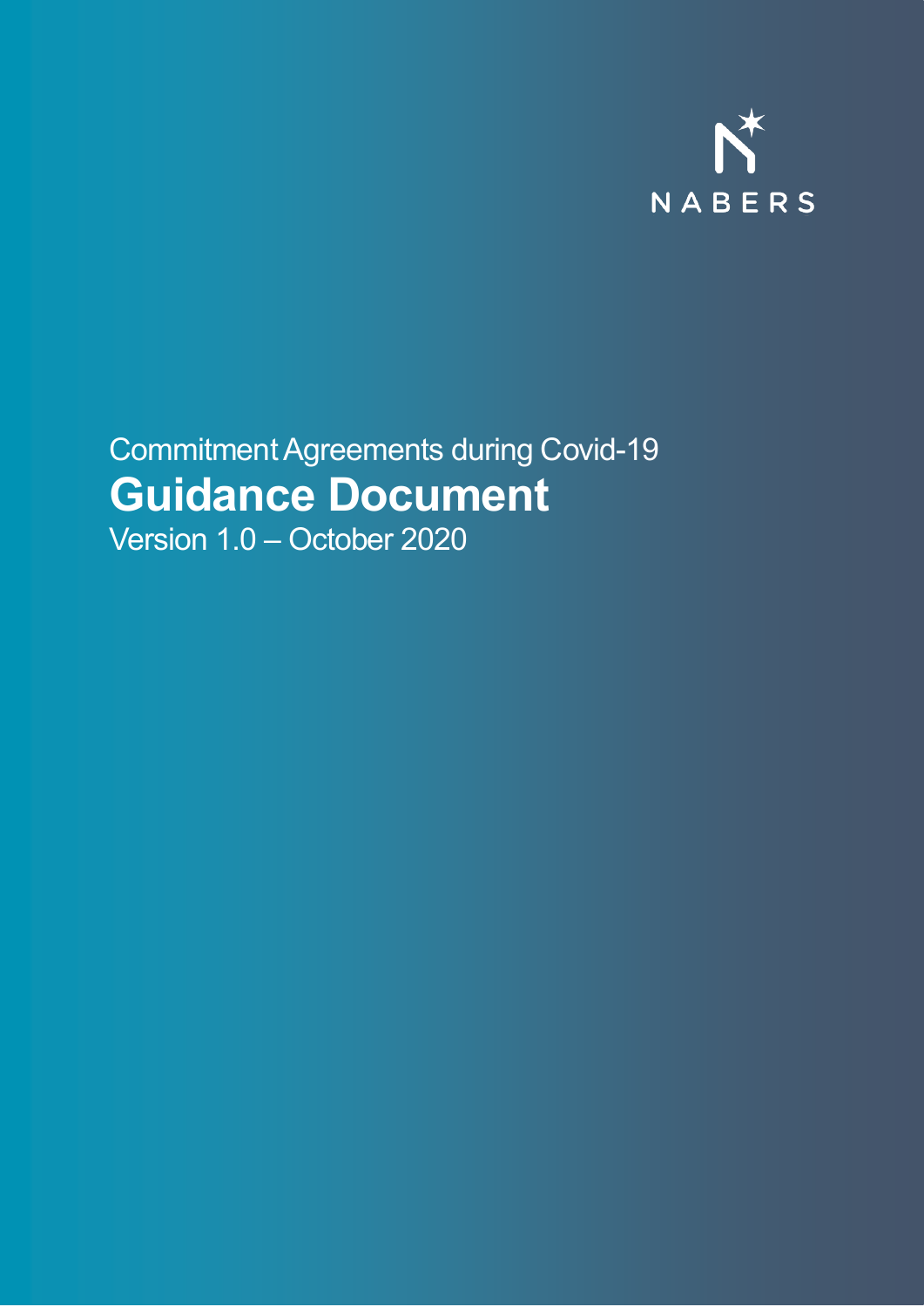

# Introduction

### 1.1 Summary

This guidance document has been developed by the **National Administrator**. It provides guidance on managing the NABERS certification requirements for Commitment Agreements, and the effects that COVID-19 is having on this process.

The audience of this document is building owners and managers whose premises are under a current Commitment Agreement.

This document only applies to Commitment Agreements made for Offices.

For Commitment Agreements for other types of buildings (e.g. Hotels, Shopping Centres, Data Centres and Apartment Buildings), please contact the **National Administrator**.

The **National Administrator** will continue to monitor the changing circumstances brought on by the spread of COVID-19 and may amend the content or process within this guidance document as the situation unfolds.

### 1.2 Background

The **National Administrator** has received feedback from stakeholders regarding a potential issue COVID-19 may create in respect to meeting the obligations of a Commitment Agreement.

The key issue is that lower occupancy during the COVID-19 period could result in improvements in NABERS star ratings due to lower levels of consumption.

For example, a building's NABERS rating during the **COVID-19 affected period** may meet the target threshold of their Commitment Agreement, where it might not if the building were rated under normal operation (pre-COVID-19).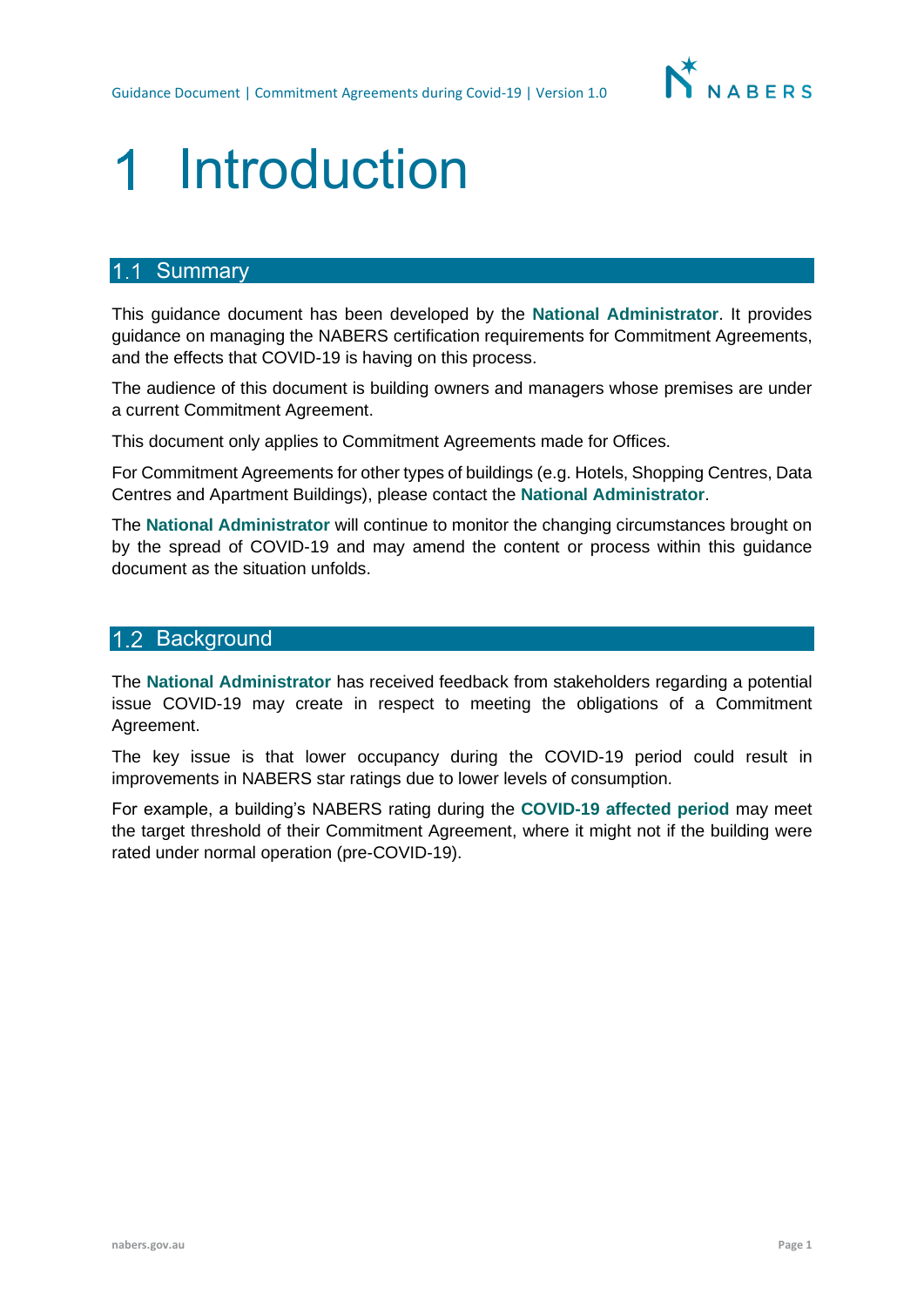

**Operation during COVID-19** 



**Figure 1 – Possible effect of COVID-19 on Commitment Agreements**

After review, the **National Administrator** has determined that signatories that wish to pursue the normal course of their Commitment Agreement can continue to do so. Such an approach is consistent with how the **National Administrator** has dealt with other issues created by COVID-19 (see the Ruling document: *Managing Impacts of COVID-19 on NABERS Ratings v4.0*).

It is recognised that ratings of certain premises which use COVID-19 affected data may not be a true reflection of such premises' normal operation. As such, the **National Administrator** is allowing premises with a Commitment Agreement that have experienced low **daily occupancy** to extend the start of data collection if they wish to do so.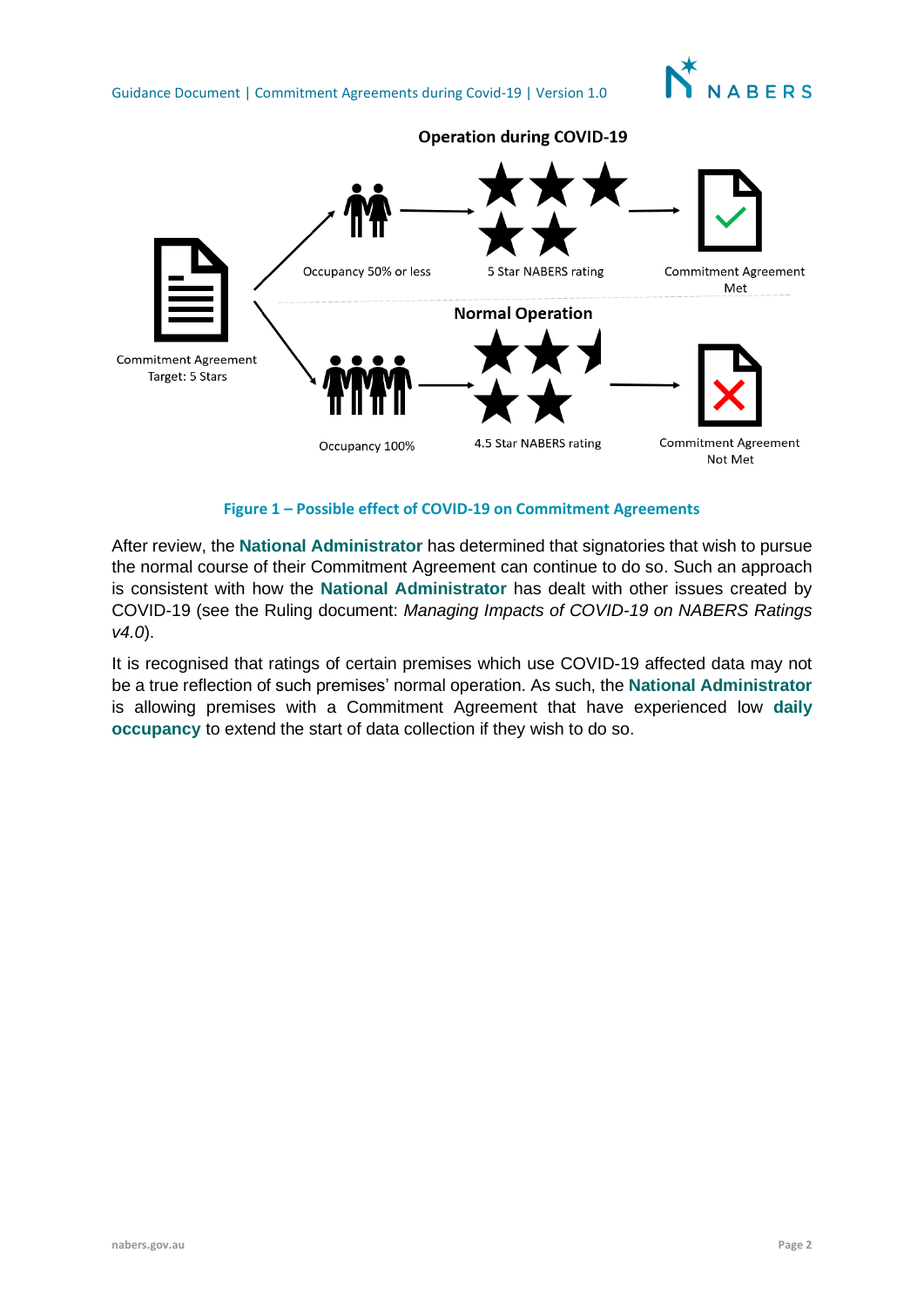

# 2 Terms and definitions

This chapter lists the key terms and their definitions that are integral to the proper use of this document.

| <b>Term</b>                     | <b>Definition</b>                                                                                                                                                                                  |  |
|---------------------------------|----------------------------------------------------------------------------------------------------------------------------------------------------------------------------------------------------|--|
| <b>Applicant</b>                | The counterparty of a Commitment Agreement.                                                                                                                                                        |  |
| <b>Covid-19 affected period</b> | The period of the 23 March 2020 to the present.                                                                                                                                                    |  |
| daily occupancy                 | The total number of people physically present within a premises<br>during normal weekday operation (typically 9am to 5pm,<br>Monday to Friday, although this may be dependent on the<br>building). |  |
|                                 | Only people whose primary place of work is the premises can<br>be counted to towards this total.                                                                                                   |  |
| expected occupancy              | The maximum expected number of people within a premises<br>during normal weekday operation (typically 9am to 5pm,<br>Monday to Friday, although this may be dependent on the<br>building).         |  |
|                                 | Only people whose primary place of work is the premises can<br>be counted to towards this maximum.                                                                                                 |  |
|                                 | Note: This is not the maximum design or possible occupancy of the<br>premises, but the number of people reasonably expected to be<br>working in the premises on any given day.                     |  |
| <b>National Administrator</b>   | for administering<br>NABERS,<br>The<br>body<br>responsible<br>$\mathsf{I}$<br>particular-                                                                                                          |  |
|                                 | a) establishing and maintaining the standards and<br>procedures to be followed in all aspects of the operation<br>of the system, and                                                               |  |
|                                 | determining issues that arise during the operation of the<br>b)<br>system and the making of ratings, and                                                                                           |  |
|                                 | accrediting Assessors and awarding accredited ratings<br>C)<br>with<br><b>NABERS</b><br>standards<br>accordance<br>and<br>in.<br>procedures.                                                       |  |
|                                 | The functions of the National Administrator are undertaken by<br>the NSW Government through the Department of Planning,<br>Industry and Environment.                                               |  |
|                                 | <b>Source:</b> Chapter 2, Terms and definitions, The Rules - NABERS<br>Energy and Water for Offices (v4.1).                                                                                        |  |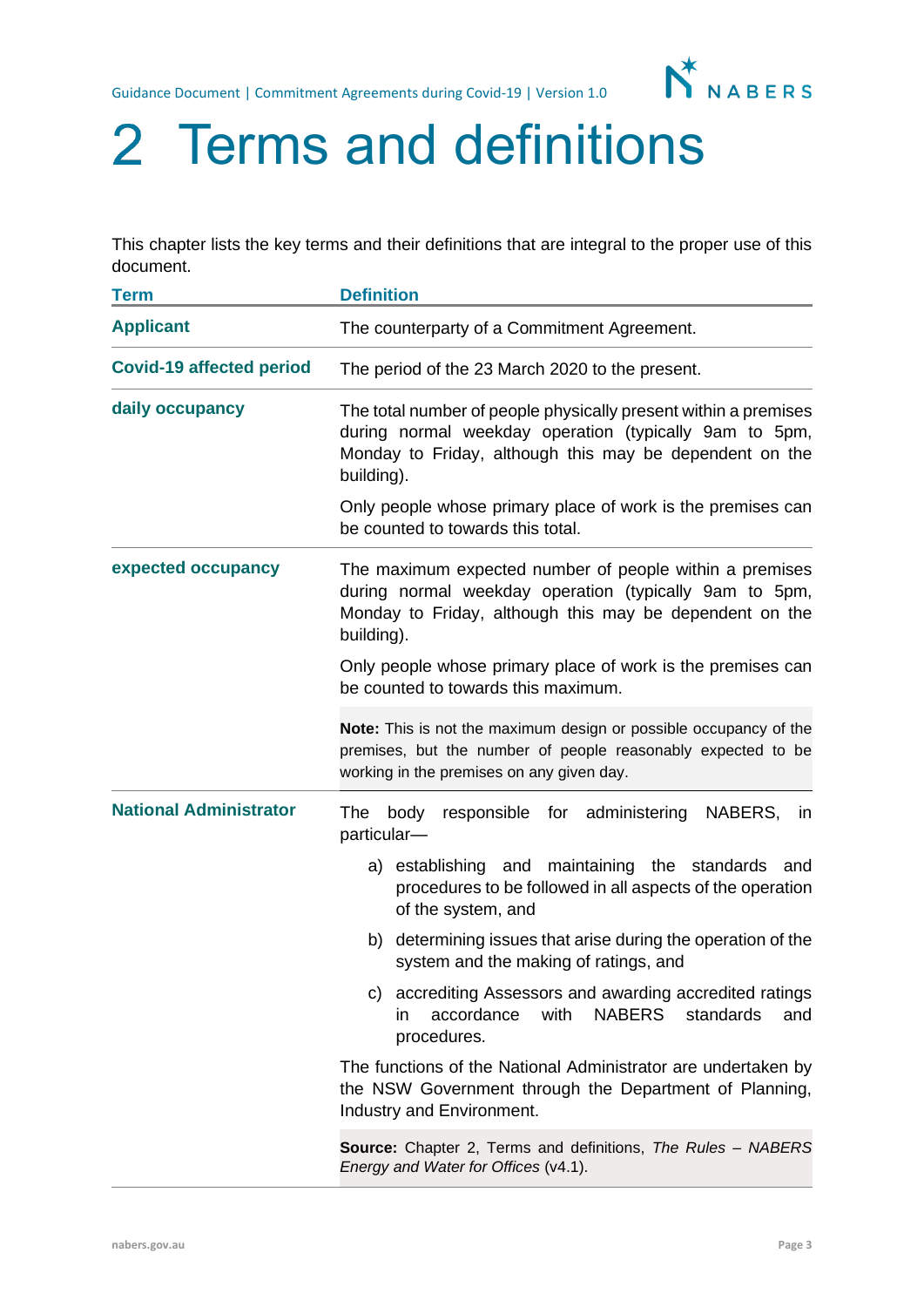Guidance Document | Commitment Agreements during Covid-19 | Version 1.0

# 3 Premises where data collection has not begun

Where a premises has not started collecting data for the purpose of meeting the requirements of a Commitment Agreement, the requirements of the Commitment Agreement continue to apply as normal. This includes the eligibility criteria defining when data collection can start.

Please contact the **National Administrator** if further guidance or clarifications are required.

# 4 Premises where data collection has begun

### 4.1 Eligibility

Where a premises has started collecting data for the purpose of meeting the requirements of the Commitment Agreement, the **Applicant** may apply to the **National Administrator** to extend the date of either of the following:

- a) The 'Planned Performance Rating Date', for Commitment Agreements signed prior to  $1<sup>st</sup>$  July 2019; or
- b) The 'Data Collection Start Date', for Commitment Agreements signed after 1<sup>st</sup> July 2019.

**Note:** Section 4.3 outlines what the new date for either the 'Planned Performance Rating Date' or the 'Data Collection Start Date' is, depending on when the Commitment Agreement was signed.

Approval to extend will be given by the **National Administrator**, provided the premises has—

- 1) met the NABERS rating eligibility criteria of the rating type, as defined in the Commitment Agreement;
- 2) collected COVID-19 impacted data during the rating period; and
- 3) experienced a period(s) of 'low' **daily occupancy** (as defined in Section 4.2), as a direct result of government mandated social distancing restrictions or lock down due to the COVID-19 pandemic.

If the above requirements have been met, the **Applicant** must submit documentary evidence (see Section 4.4) to the **National Administrator** for confirmation of eligibility and approval to extend the data.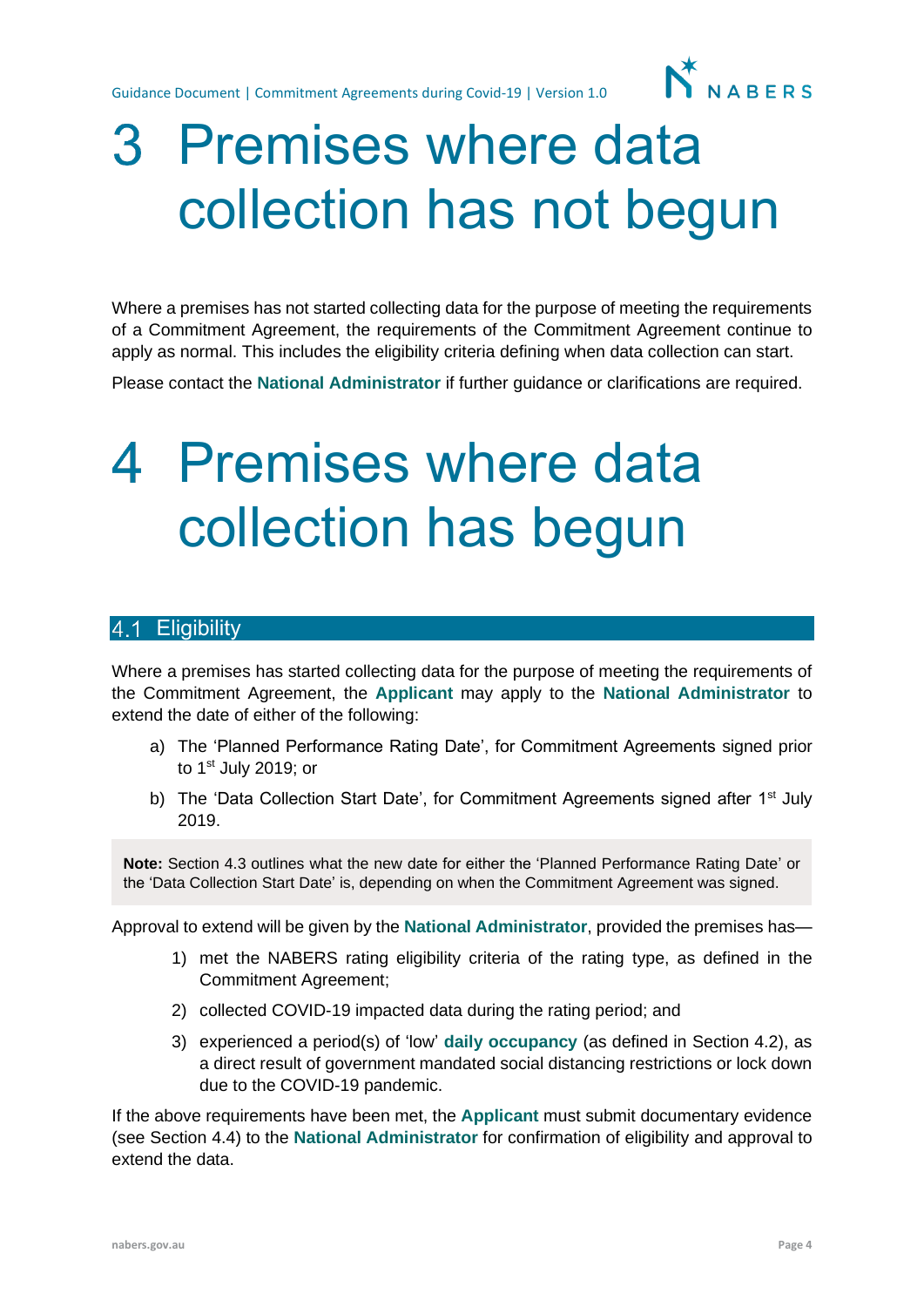### 4.2 'Low' daily occupancy

'Low' **daily occupancy** is defined as the situation where, over a cumulative 90 days in the **COVID-19 affected period**, the **daily occupancy** of people physically present within a premises is less than 50 % of the premises' expected occupancy.

The following example highlights how 'low' **daily occupancy** can be determined.

#### **Example:**

A building is designed such that the premises' **expected occupancy** under normal weekday operation is 1,000 people.

Due to government mandated social restrictions, the premises recorded the following **daily occupancy** (average per week):

- 3 weeks: 700 people per day
- 6 weeks: 0 people per day
- 4 weeks: 500 people per day

Therefore, the recorded average over a 90-day period is 315 people per day present within the premises.

Evidence must be provided to prove 'low' daily occupancy. Section 4.4 outlines what Example index by provided to prove form the *namp* securement is considered in a considered by documentation can be used as evidence. **occupancy**.

### 4.3 New data collection start date

#### **Commitment Agreements signed before 1 st July 2019**

Where a premises has been deemed eligible by the **National Administrator**, the "Planned Performance Rating Date" as stated in the premises' Commitment Agreement can be extended once, by a period of up to 12 months.

Once extended, data collection must be restarted when the average **daily occupancy** of the premises is greater than 75% over a consecutive 30-day period. See Section 4.5 for further information on when to resume data collection.

Appendix A contains a flowchart outlining the process highlighted in this guidance document.

**Note 1:** It is expected that a premises which has been approved to extend the "Planned Performance Rating Date" will perform the required NABERS rating within the new time period with no further extensions. If you believe this may be an issue, please contact the **National Administrator**.

**Note 2:** This requirement only applies in relation to fulfilling the requirements of a Commitment Agreement. A premises may still collect data and seek a NABERS rating prior to the Performance Rating Date if required. Situations where this may occur include meeting the requirements of BEEC certification.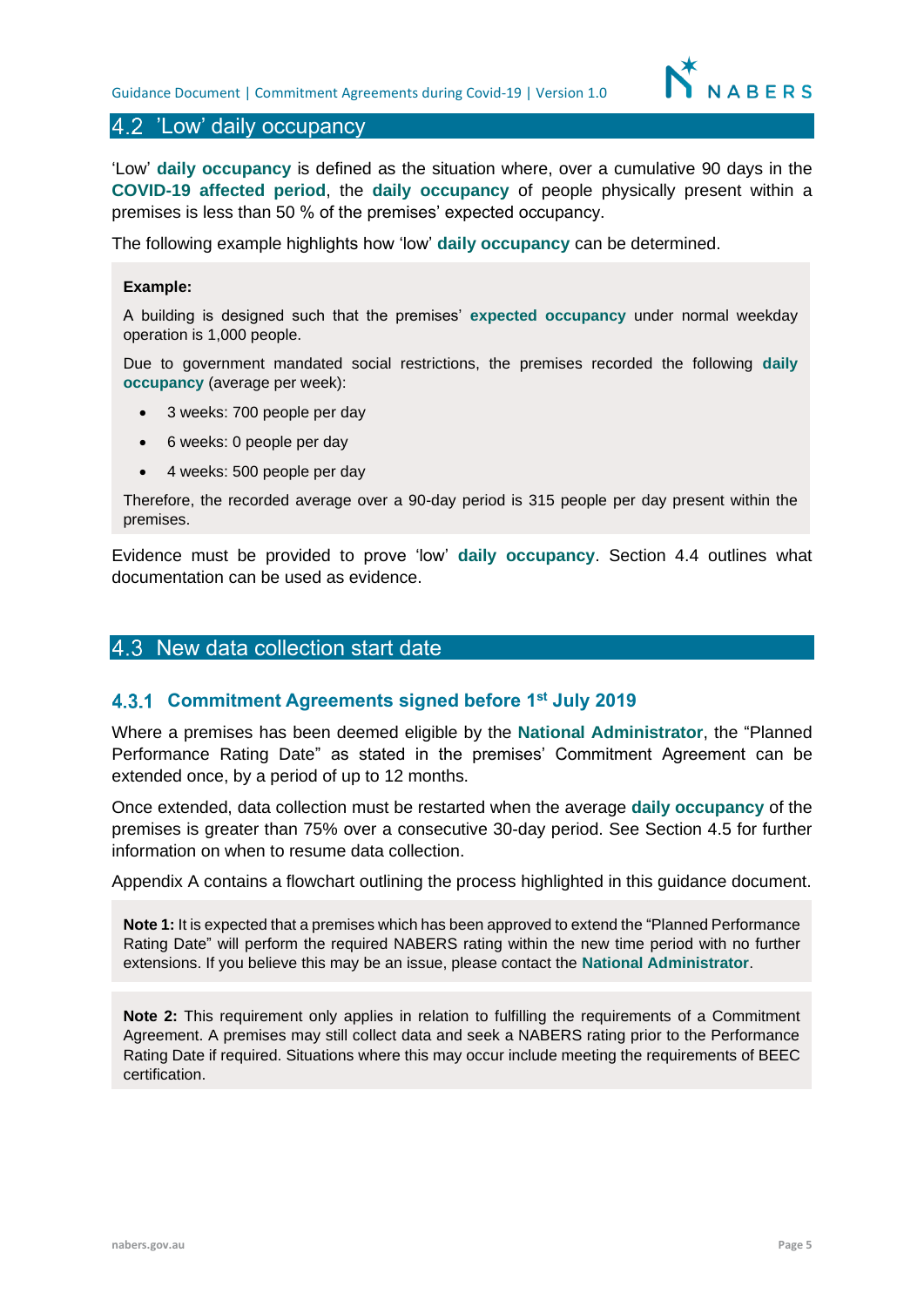

**Note 3:** NABERS Rules define the rating period as "The 12-month base period for the rating, requiring at least 12 contiguous months of acceptable data upon which the rating is based." This means that you cannot use data collected prior to the restart in conjunction with data collected once the extension period is complete.

#### **Example:**

An office building has a Commitment Agreement signed before  $1<sup>st</sup>$  July 2019, with a "Planned Performance Rating Date" of 1st April 2021.

The building started collecting data on 1st February 2020 (before the **COVID-19 affected period**) as it met the requirement that 75 % of the office NLA be occupied by tenants.

During the **COVID-19 affected period** the building experienced 'low' **daily occupancy** (as defined in Section 5.2).

The **Applicant** applied for and was granted an extension of their Commitment Agreement's Performance Rating Data.

Therefore, the new "Planned Performance Rating Date" is 1<sup>st</sup> April 2022.

#### **Commitment Agreement signed after 1st July 2019**

Where a premises is deemed eligible by the **National Administrator**, the "Planned Data Collection Start Date", as stated in the Project Detail Form of the premises' Commitment Agreement, is to be extended once by a period of up to 12 months.

Once extended, data collection must be restarted when the average **daily occupancy** of the premises is greater than 75% over a consecutive 30-day period. See Section 4.5 for further information on when to resume data collection.

Appendix A contains a flowchart outlining the process highlighted in this guidance document.

**Note 1:** It is expected that a premises which has been approved to extend the "Planned Data Collection Start Date" will begin collection within the new time period with no further extensions. If you believe this may be an issue, please contact the **National Administrator**.

**Note 2:** This requirement only applies in relation to fulfilling the requirements of a Commitment Agreement. A premises may still collect data and seek a NABERS rating prior to the Performance Rating Date if required. Situations where this may occur include meeting the requirements of BEEC certification.

#### **Example:**

An office building has a Commitment Agreement signed after 1<sup>st</sup> July 2019, with a "Planned Data" Collection Start Date" of 1st February 2021.

The building started collecting data on 1st February 2020 (before the **COVID-19 affected period**) as it met the requirement that 75 % of the office NLA be occupied by tenants.

During the **COVID-19 affected period** the building experienced 'low' **daily occupancy** (as defined in Section 5.2).

The **Applicant** applied for and was granted an extension of their Commitment Agreement's "Planned Data Collection Start Date".

Therefore, the "Planned Data Collection Start Date" is 1<sup>st</sup> February 2021.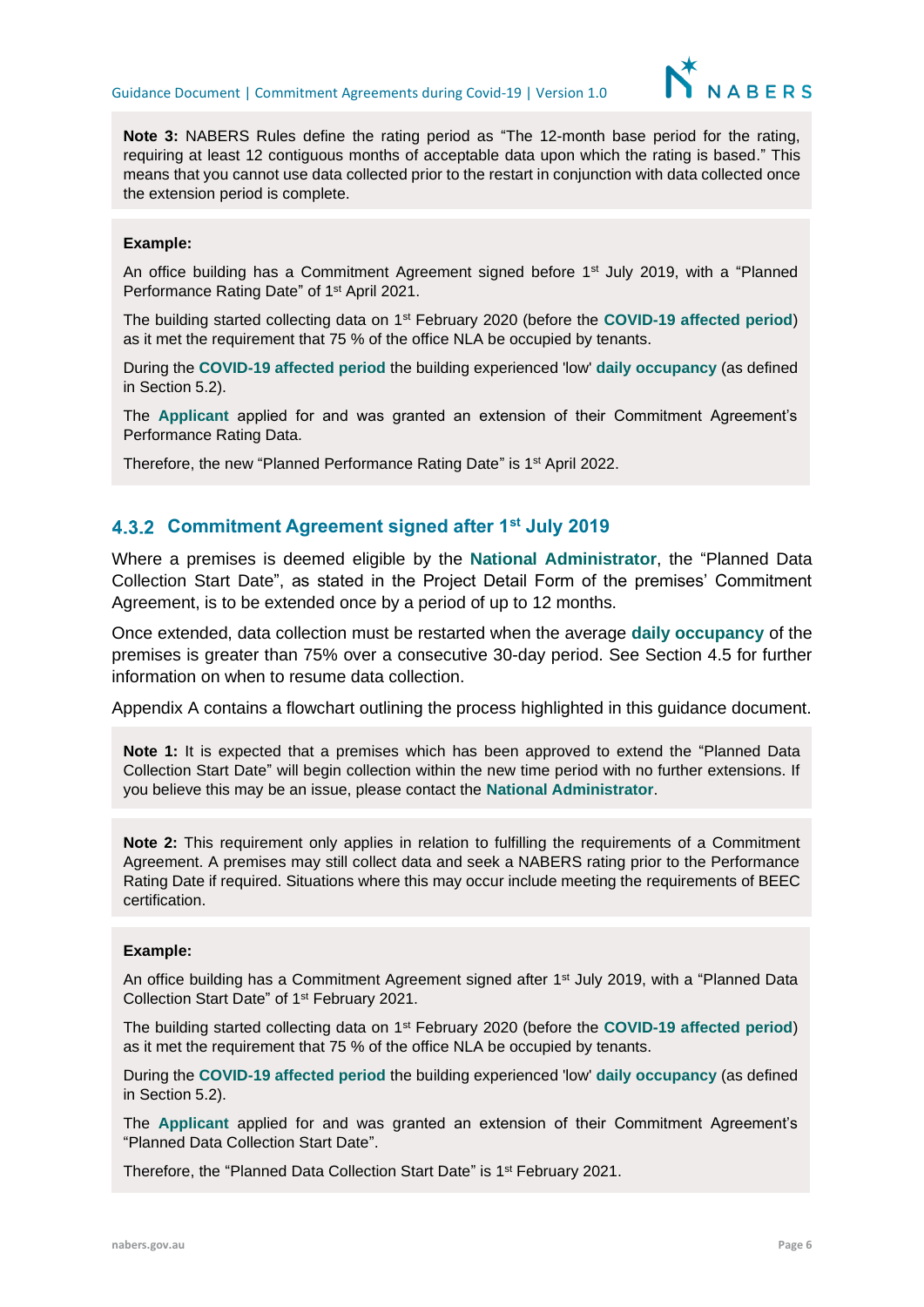### 4.4 Evidence requirements for low daily occupancy

Acknowledging that recorded evidence of occupancy may not be readily available for all buildings, the **National Administrator** has implemented a points-based evidence system.

To prove low **daily occupancy**, a minimum of 100 points of evidence must be provided to the **National Administrator**. Table 4.1 outlines the type of evidence, example of evidence and the points that will be awarded.

| <b>Points</b> | <b>Type of evidence</b>          | <b>Examples of evidence</b>                                                                                                                                                                                                                                                                                                                                                                                                                                |
|---------------|----------------------------------|------------------------------------------------------------------------------------------------------------------------------------------------------------------------------------------------------------------------------------------------------------------------------------------------------------------------------------------------------------------------------------------------------------------------------------------------------------|
| 100           | Quantitative, direct<br>evidence | Daily swipe card access records<br>$\bullet$<br>Records of staff IP locations<br>$\bullet$<br>Daily physical survey of all personnel physically<br>present                                                                                                                                                                                                                                                                                                 |
| 75            | Qualitative, direct<br>evidence  | Survey of staff working patterns<br>$\bullet$<br>Recorded 'Working From Home' requests<br>$\bullet$<br>Signed statement from tenant(s) of office<br>$\bullet$<br>closures                                                                                                                                                                                                                                                                                  |
| 50            | Indirect evidence                | BMS data showing reduction in service level<br>Weekly physical survey of all personnel<br>$\bullet$<br>physically present<br>Tenant policies outlining social distancing<br>$\bullet$<br>strategies employed<br>Signed statement from tenant(s) of a reduced<br>$\bullet$<br>number of staff in the office<br>Written agreements between building<br>$\bullet$<br>management and tenant(s) for either reducing<br>or shutting down of servicing to tenancy |
|               |                                  |                                                                                                                                                                                                                                                                                                                                                                                                                                                            |

#### **Table 4.1: Evidence of low daily occupancy**

The following requirements apply to evidence provided:

- a) Evidence must clearly apply to a specific time period.
- b) Multiple pieces of evidence from the same type of evidence may be submitted.
- c) All submitted evidence will be assessed individually to determine applicability.

The examples provided in Table 4.1 are not an exhaustive list of evidence that can be provided. **Applicants** are encouraged to get in touch with the **National Administrator** to discuss other possible evidence types that may be provided.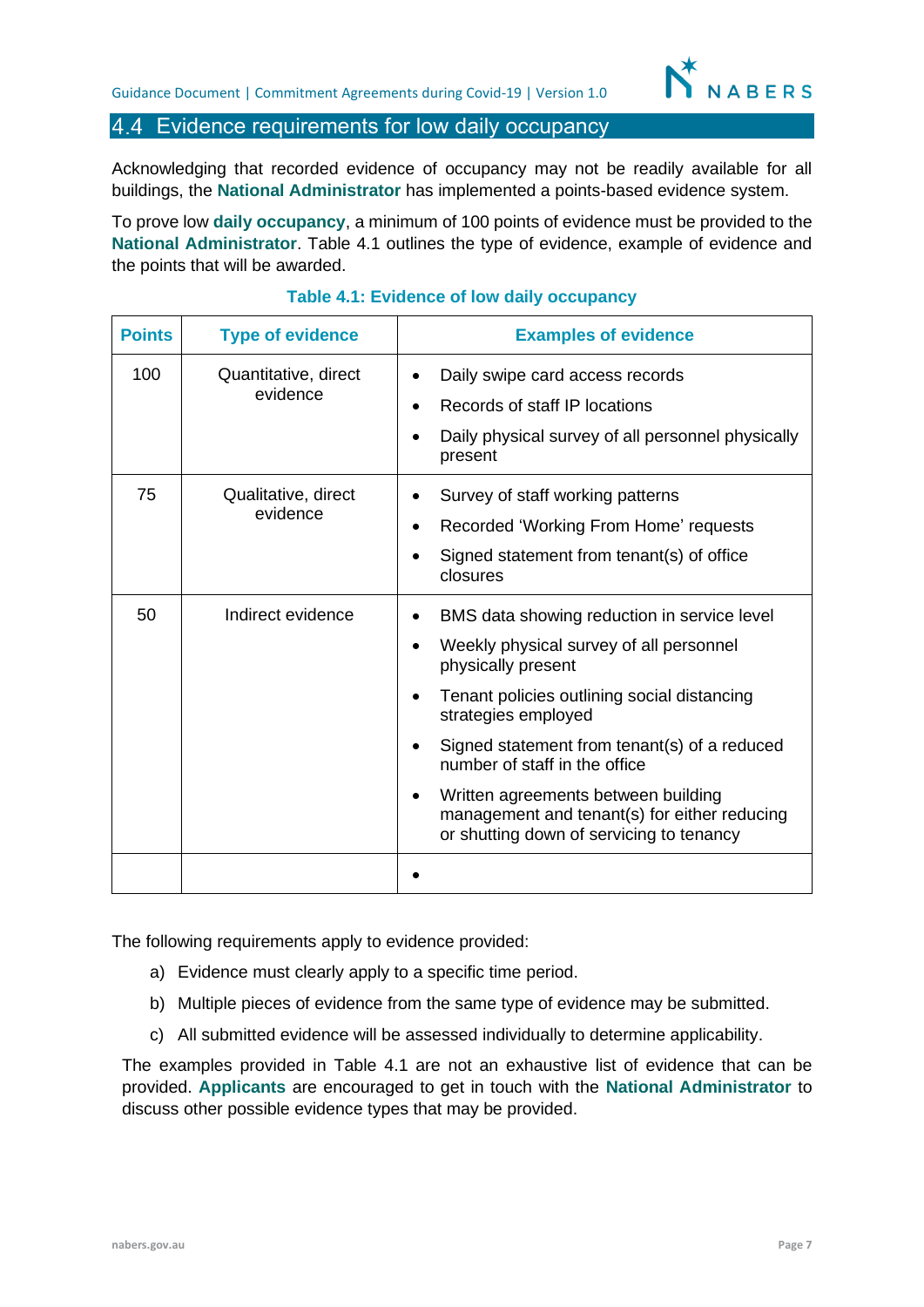#### 4.5 Resumption of data collection

Data collection for a NABERS rating for the purpose of meeting the requirements of a Commitment Agreement must begin when a premises—

- a) has been granted an approval to an extension to the Commitment Agreement dates as determined in Section 4.3, and
- b) has achieved an average **daily occupancy** level of greater than 75 % of the premises' **expected occupancy** over a consecutive 30 day period.

#### **Example:**

A building is designed such that the premises' **expected occupancy** under normal weekday operation is 1,000 people.

The building has been granted approval to extend their planned Data Collection Start Date to 1<sup>st</sup> July 2021.

The building recorded the following **daily occupancy**:

- 1-7 February: average of 700 people per day
- 8-14 February: average of 700 people per day
- 15-21 February: average of 750 people per day
- 22-28 February: average of 800 people per day
- 1-2 March: average of 850 people per day

Therefore, the recorded average over a 30-day period is 760 people per day present within the premises.

As this is greater than 75 % of the premises' **expected occupancy** under normal weekday operation, data collection for this building must begin.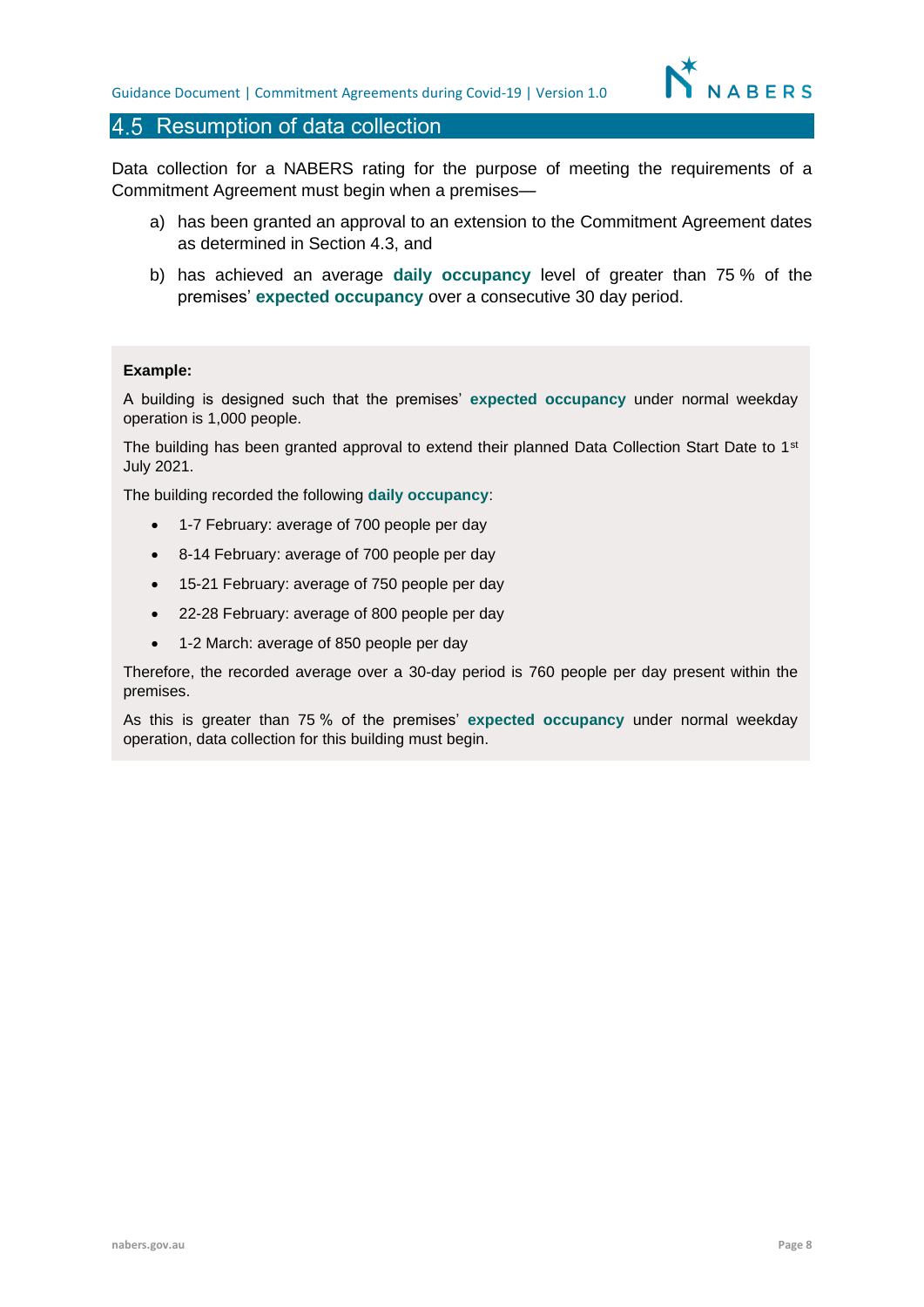

# Appendix A – Flowchart

The following flowchart summarises the entire process outlined in this guide.